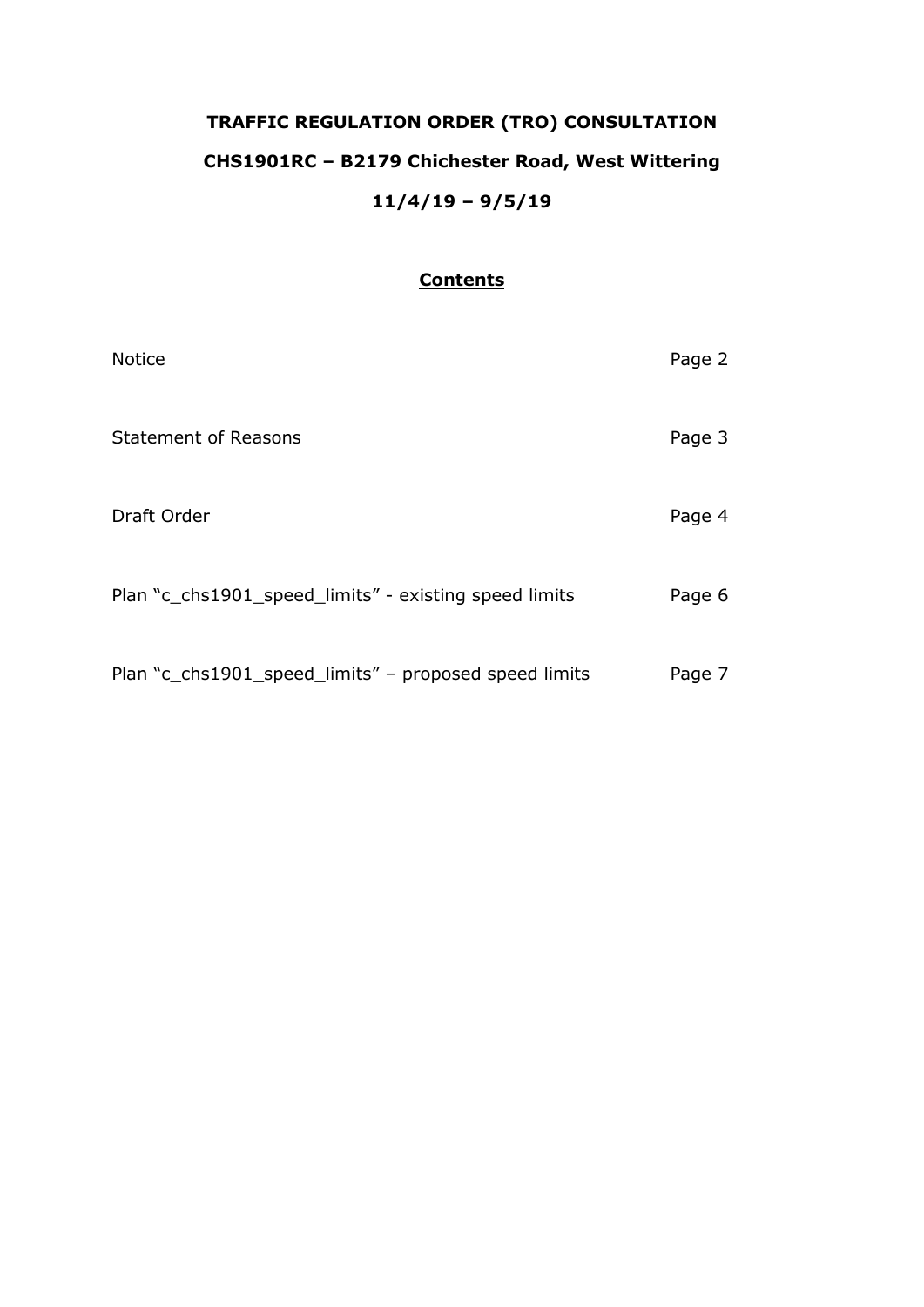#### **WEST SUSSEX COUNTY COUNCIL (WEST WITTERING: B2179 CHICHESTER ROAD) (40MPH SPEED LIMIT) ORDER 2019**

**NOTICE** is hereby given that West Sussex County Council proposes to introduce a permanent Order under the provisions of the Road Traffic Regulation Act 1984, the effect of which will be to introduce a 40mph speed limit on a length of the B2179 Chichester Road from West Wittering village to a point 30 metres east of Redlands Lane.

Full details of the proposals in this Notice can be viewed on our website [www.westsussex.gov.uk/tro.](http://www.westsussex.gov.uk/tro) The website includes a response form for comments or objections.

The documents may be inspected at West Sussex County Council, County Hall, Chichester, and at the Chichester Public Library, Tower Street Chichester during normal library opening hours.

Any objections or comments about the proposal must be received by 9 May 2019 These may be sent via the response form on the website, in writing to: TRO Team, West Sussex County Council, The Grange, Tower Street, Chichester, PO19 1RH; or by e-mail to: [tro.team@westsussex.gov.uk.](mailto:tro.team@westsussex.gov.uk) Library staff will NOT be in a position to answer questions on the proposal and all correspondence should be addressed to the undersigned, quoting reference no. TRO/CHS1901/RC. Only correspondence including a full name and address will be considered.

Dated this 11 April 2019

 Director of Law & Assurance County Hall Chichester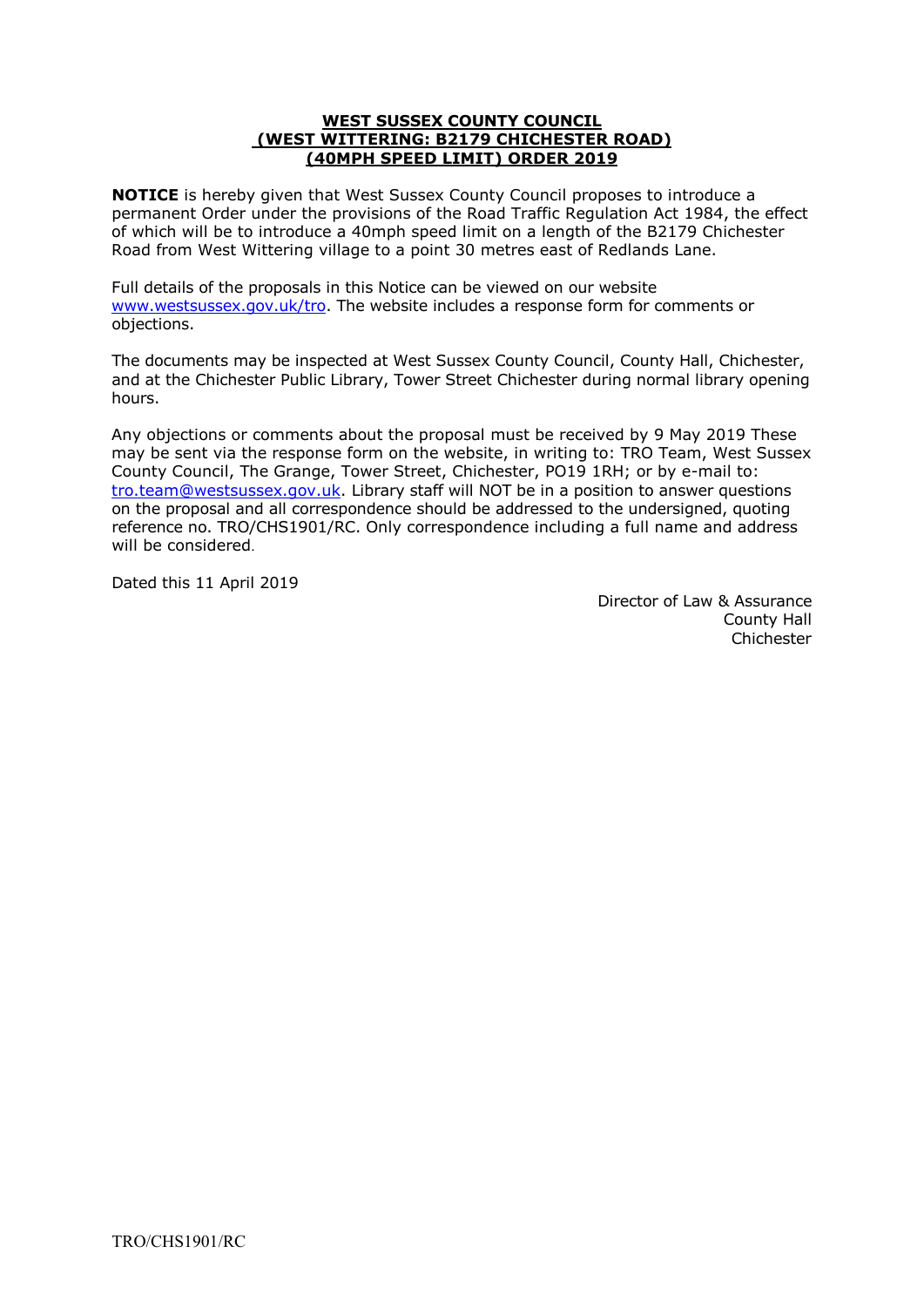#### **WEST SUSSEX COUNTY COUNCIL (WEST WITTERING: B2179 CHICHESTER ROAD) (40MPH SPEED LIMIT) ORDER 2019**

### **Statement Of Reasons For Proposing To Make The Order**

The County Council in exercise of their powers under the Road Traffic Regulation Act 1984, propose to make a permanent Order the effect of which will be to introduce a 40mph speed limit on a length of the B2179 Chichester Road from West Wittering village to a point 30 metres east of Redlands Lane.

The B2179 is a classified road within the Parish of West Wittering currently subject to a 50mph speed limit. Concerns have been raised locally about road safety and general traffic speed and the South Chichester County Local Committee selected the proposal to reduce the speed limit for inclusion in the 2019/20 works programme.

Following a review of speed limits in accordance with the Speed Limit Policy it is proposed to lower the existing 50mph, in part, on the Chichester Road to a 40mph speed limit.

It is considered that the 40mph speed limit better reflects the character of the road

The primary aim of the initiative is to enhance road safety and casualty prevention. It is intended that this approach will not compromise the effectiveness of existing speed limits around the County.

The proposed lower speed limit is compliant with the County Council's Speed Limit Policy and is deemed appropriate to reduce potential danger to pedestrians due to the volume and nature of traffic using the road.

This Order is proposed so as to reduce danger to persons or other traffic using the road or to minimise the likelihood of any such danger arising, and for preserving or improving the amenity of the area through which the road runs.

Drawing CHS1901 West Wittering xxx shows the length of road, which is the subject of the proposed order.

Director of Law & Assurance County Hall Chichester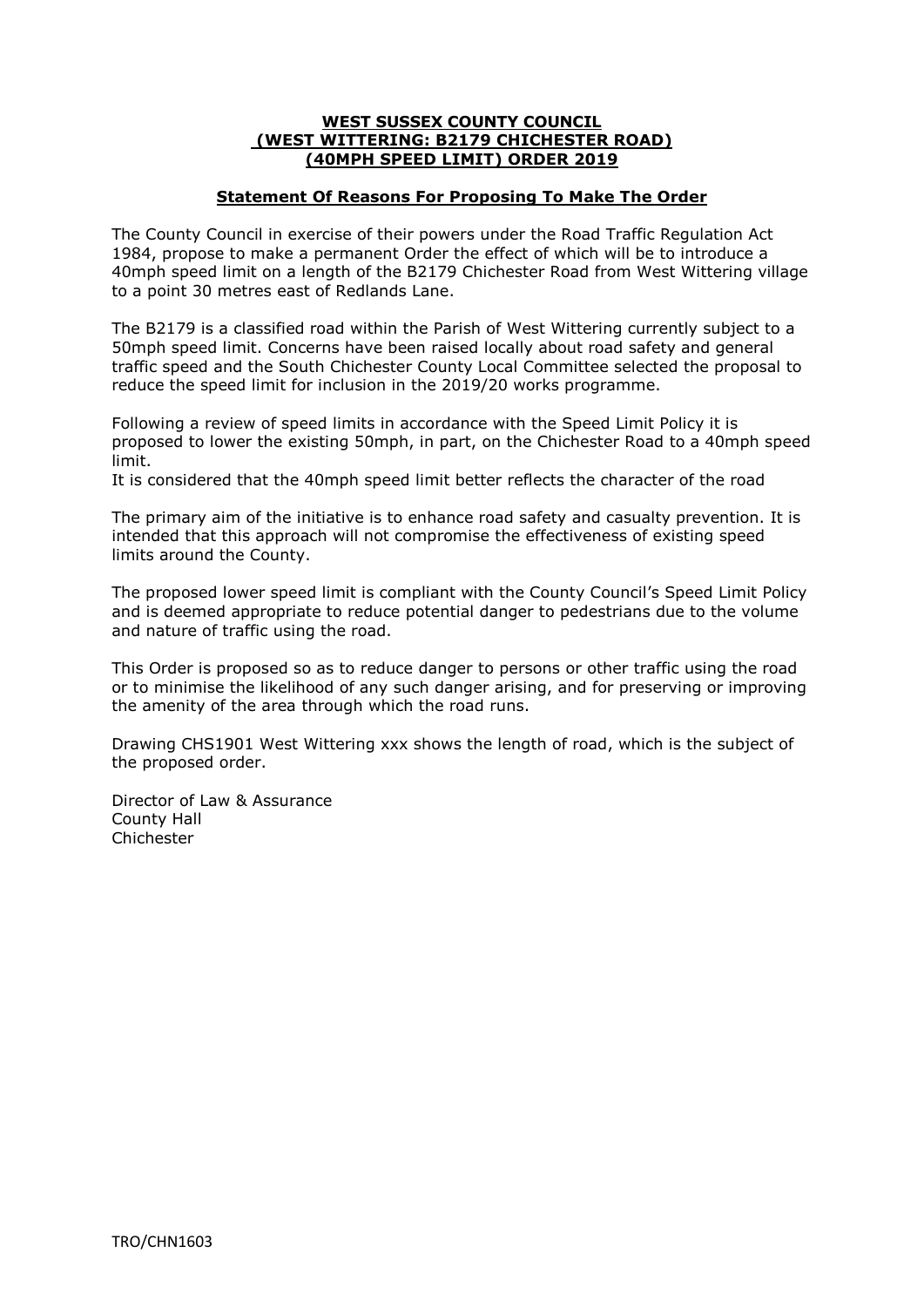#### **WEST SUSSEX COUNTY COUNCIL (WEST WITTERING: B2179 CHICHESTER ROAD) (40MPH SPEED LIMIT) ORDER 2019**

West Sussex County Council in exercise of their powers under Sections 82 and 84 (1) (a) of the Road Traffic Regulation Act 1984 ("the Act"), and Part IV of Schedule 9 of the Act and of all other enabling powers, and after consultation with the chief officer of police in accordance with Part III and Part IV of Schedule 9 to the Act hereby make the following Order:-

- 1. This Order shall come into operation on the x day of x 2019 and may be cited as "West Sussex County Council (West Wittering: B2179 Chichester Road) (40mph Speed Limit) Order 2019"
- 2. The parts of the Order in the First Schedule to this Order are hereby revoked.
- 3. No person shall cause or permit any vehicle to proceed at a speed exceeding 40 miles per hour in the length of road specified in the Second Schedule to this Order
- 4. No person shall cause or permit any vehicle to proceed at a speed exceeding 50 miles per hour in the length of road specified in the Third Schedule to this Order
- 5. Nothing in Paragraphs 3 and 4 shall apply to a vehicle being used by naval, military or air force purposes while being driven by a person for the timebeing subject to the orders of a member of the armed forces of the Crown on an occasion when –
	- (a) the person driving the vehicle is a member of the special forces as defined by the Road Traffic Exemptions (Special Forces) (Variation and Amendment) Regulations 2011; and
	- (b) the vehicle is being driven-
		- (i) in response, or for practice in responding, to a national security emergency by a person who has been trained in driving vehicles at high speeds; or
		- (ii) for the purpose of training a person in driving vehicles at high speeds.

# **FIRST SCHEDULE Order to be revoked**

Extent of revocation

West Sussex County Council November 2 Second Schedule Item 2 (Apuldram, Birdham, East Wittering and West Wittering: Various Roads) (40mph & 50mph Speed Limit) (and Speed Consolidation) Order 2005

### **SECOND SCHEDULE (40mph Speed Limit)**

Length of road in West Wittering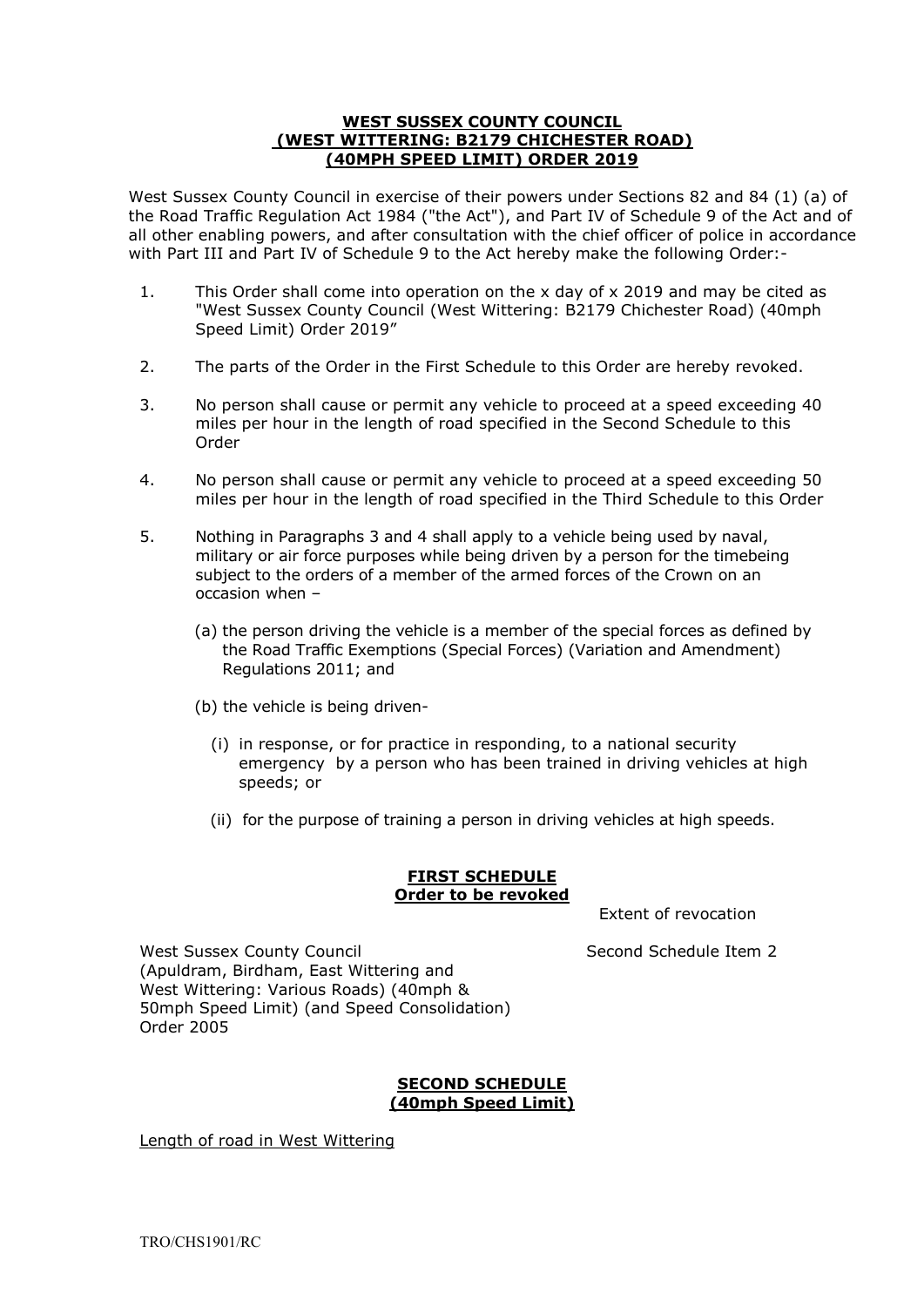B2179 Chichester Road From a point 92 metres east of its junction with Sheepwash Lane to a point 30 metres east of its junction with Redlands Lane

# **THIRD SCHEDULE (50mph Speed Limit)**

Length of road in West Wittering

| B2179 Chichester Road                                                                | From a point 30 metres east of its<br>junction with Redlands Lane<br>eastwards to the roundabout junction<br>with the A286 |
|--------------------------------------------------------------------------------------|----------------------------------------------------------------------------------------------------------------------------|
| The COMMON SEAL of WEST SUSSEX<br>COUNTY COUNCIL was<br>affixed hereto the<br>day of |                                                                                                                            |
| in the presence of:                                                                  | )(L.S.)                                                                                                                    |
| <b>Authorised Signatory</b>                                                          |                                                                                                                            |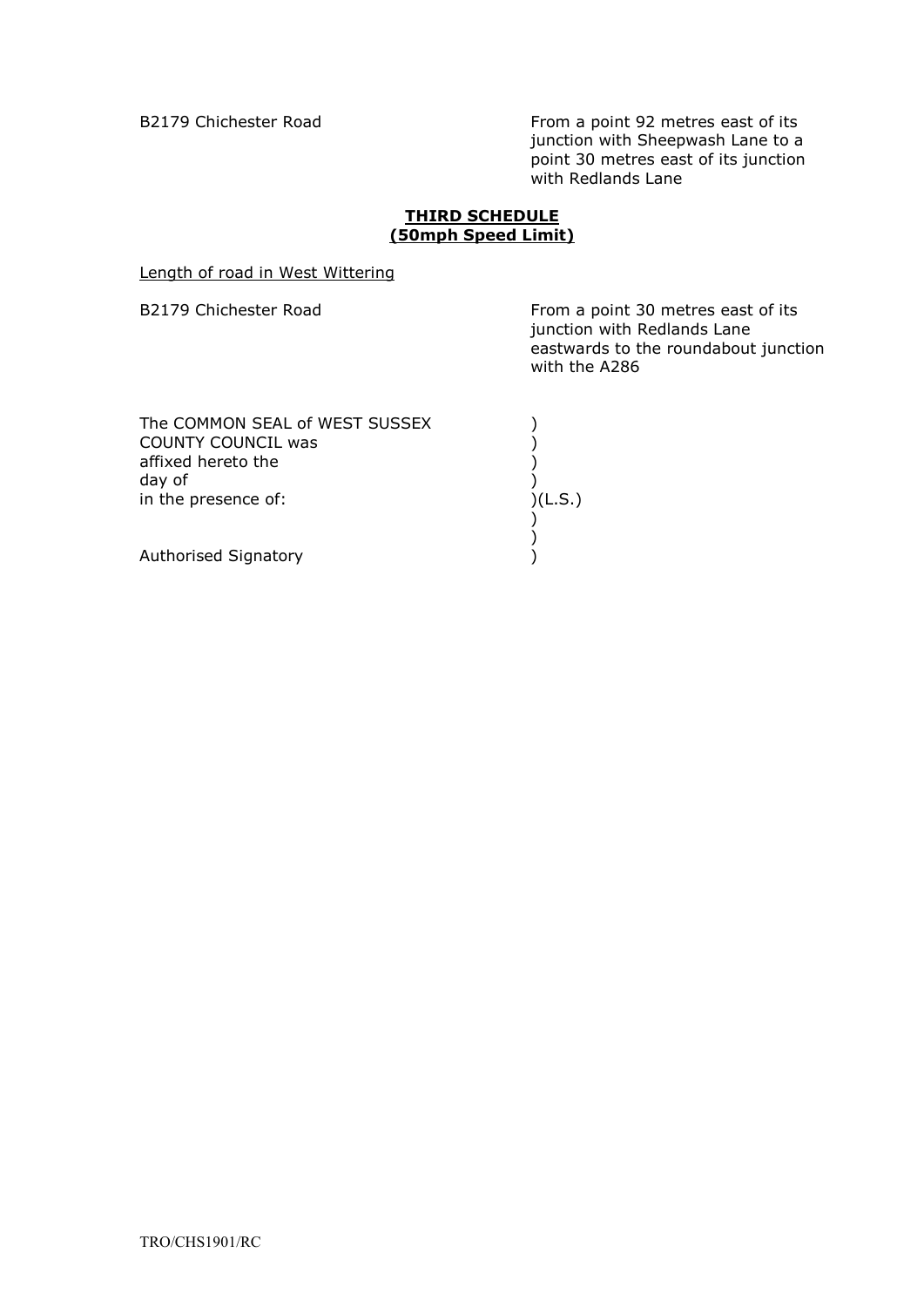